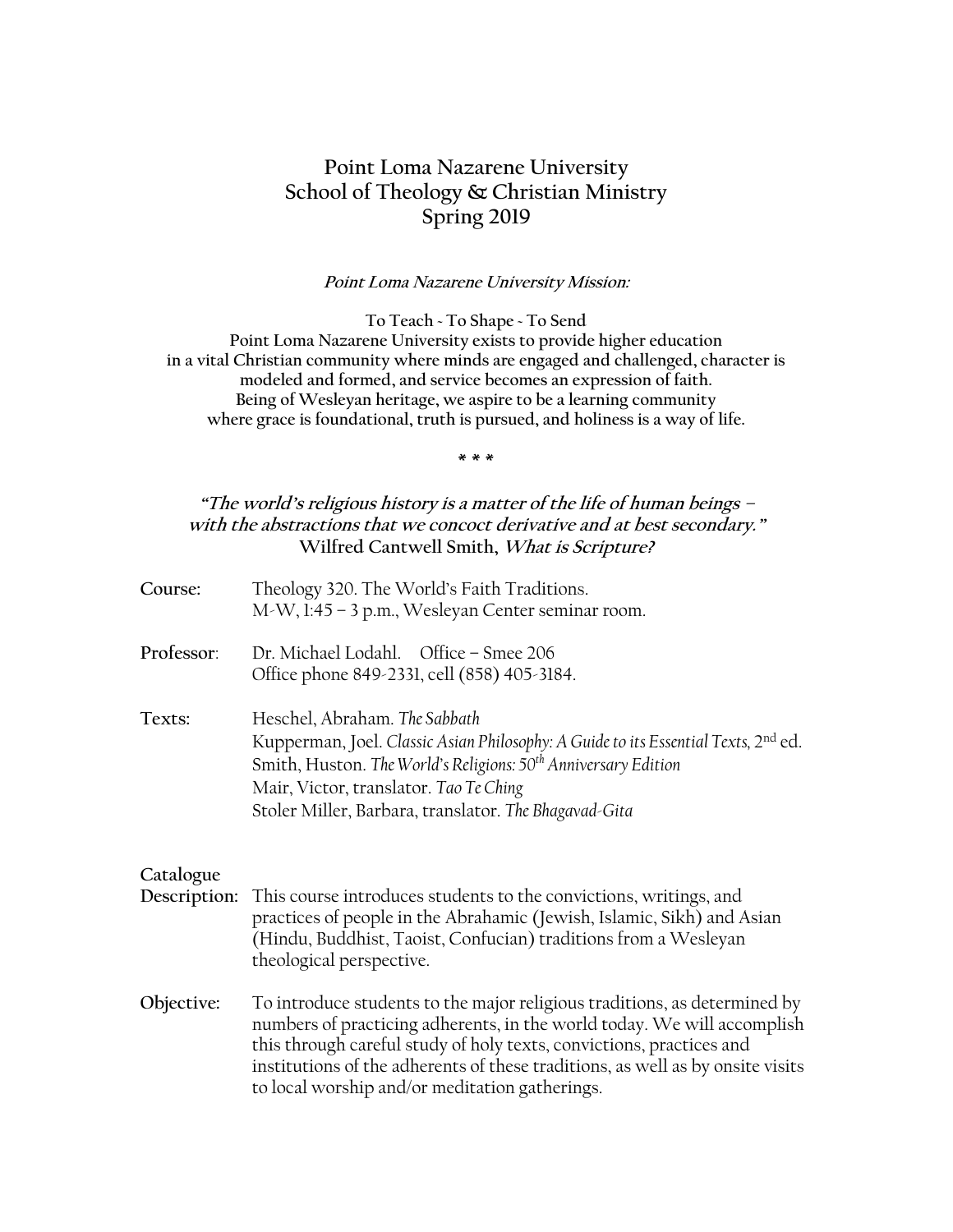# **Course Learning Outcomes:**

Students will be able to

- identify the major religious, philosophical or theological themes in the dominant expressions of the great world religious traditions named above (under 'Catalogue Description');
- describe the historical developments, key thinkers and streams of influence that have contributed to each of the above traditions;
- describe and evaluate the variety of interpretations that each of these traditions has offered of one another; and
- describe and analyze the leading Christian theological interpretations of other world religious traditions, including and especially those named above.

# **Course Requirements:**

1) Consistent class / field trip attendance and participation. *You will receive 5 attendance/participation points for each session attended; after four absences, you are eligible for dismissal from the course.*

2) Careful and disciplined reading of assigned texts for each class session. This will be determined by the quality of interaction / discussion which you are able to contribute to the life of the class, and by any unannounced quizzes.

3) Three field trips to local sites of corporate worship, meditation, or religious practice. Of these three, at least one must be to a synagogue or mosque and at least one must be to an 'Asian' religious gathering / site. At least three such visits will be scheduled by the professor as potential class "field trips," but apart from those the student will be on her or his own to locate and attend such sites. If done apart from the class visits, please secure approval from the professor beforehand.

4) Reflection / response papers (3-4 pages typewritten) on all field trips. *These will be due within ten days of the visit*. No papers will be accepted after this span of time.

5) A research and reflection paper (10-12 pages typewritten) in which the student will attempt to theorize on the relationship between Christianity (or any one specific conviction or practice) and another of the religious traditions addressed in this class. Or the paper may instead address some practice or teaching from one religious tradition in relationship with another (non-Christian) tradition. In either case, the paper should reflect student awareness of the major Christian theological interpretations of other religious traditions. The paper's text and bibliography must show evidence of outside research from at least five resources and a minimum of 300 pages of reading from those sources. *This paper is due at classtime, April 25. Papers turned in later than that time will be penalized 7% for every day (or part of a day) that they are late.*

6) Two exams, to be taken as scheduled on course calendar.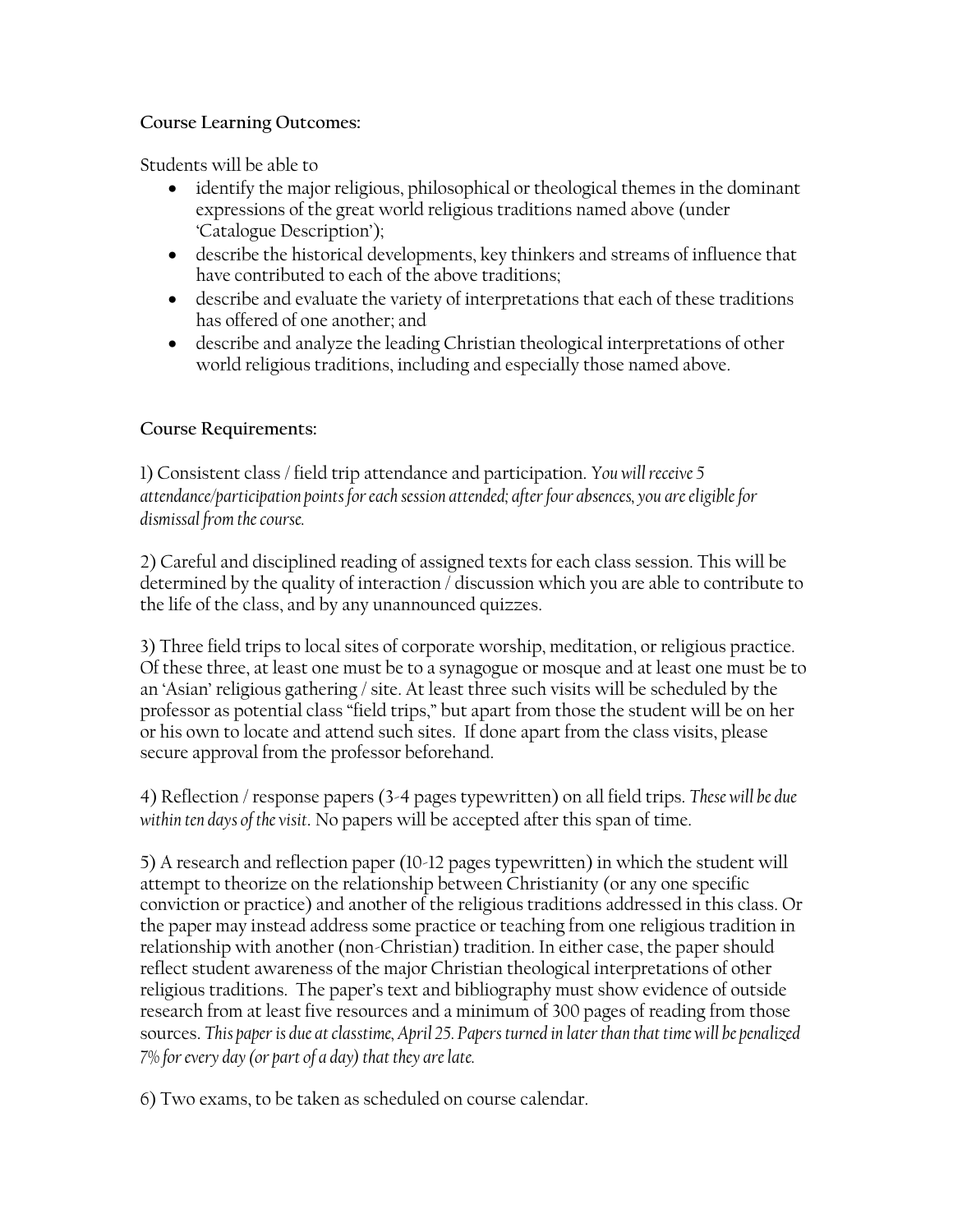**Course Grade:** Will be determined on the basis of the scheduled exams (18% each), the research/reflection paper (16%), field trip visits and response papers (12% each), and class attendance / participation, including quizzes and film notes (12%).

# **On Attendance**

Each class day attendance is worth 5 quiz points; quizzes will vary in point total, roughly anywhere between another 5 and 15 points on any given day. Extra-credit points are added to the attendance / participation / quizzes category.

# **On Punctuality**

On any writing assignment, if it is handed in later in the day than at classtime of the due date, it will receive a 5 point reduction (out of a scale of 100). For each day the paper is late thereafter, it will receive another 7 point reduction.

# **On Writing:**

I cannot emphasize enough that grammar, spelling and punctuation all play a *highly*  critical role in my evaluation of all your papers – and that you are *strongly encouraged* to solicit the benefits of at least one competent proofreader for your assigned papers.

Additionally, the School of Theology and Christian Ministry at PLNU is committed to the equality of women and men, including in the exercise of the gifts and graces of ministry in local church congregations. Recognizing that people have often used language in ways that imply the exclusion or inferiority of women, the SOTCM urges students, faculty and staff to avoid sexist language in public discourse, in classroom discussions and in written work.

# **Other Matters:**

# **PLNU Copyright Policy:**

Point Loma Nazarene University, as a non-profit educational institution, is entitled by law to use materials protected by the US Copyright Act for classroom education. Any use of those materials outside the class may violate the law.

# **PLNU Academic Honesty Policy:**

Students should demonstrate academic honesty by doing original work and by giving appropriate credit to the ideas of others. Academic *dis*honesty is the act of presenting information, ideas, or concepts as one's own when in reality they are the results of another person's efforts. A faculty member who believes a situation involving academic dishonesty has been detected may assign a failing grade for that assignment or examination, or, depending on the seriousness of the offense, for the course. Faculty should follow and students may appeal using the procedure in the university Catalog. See [Academic Policies](http://catalog.pointloma.edu/content.php?catoid=18&navoid=1278) for definitions of kinds of academic dishonesty and for further policy information.

# **PLNU Academic Accommodations Policy:**

If you have a diagnosed disability, please contact PLNU's Disability Resource Center (DRC) within the first two weeks of class to demonstrate need and to register for accommodation by phone at 619-849-2486 or by e-mail at [DRC@pointloma.edu.](mailto:DRC@pointloma.edu) See [Disability Resource Center](http://www.pointloma.edu/experience/offices/administrative-offices/academic-advising-office/disability-resource-center) for additional information.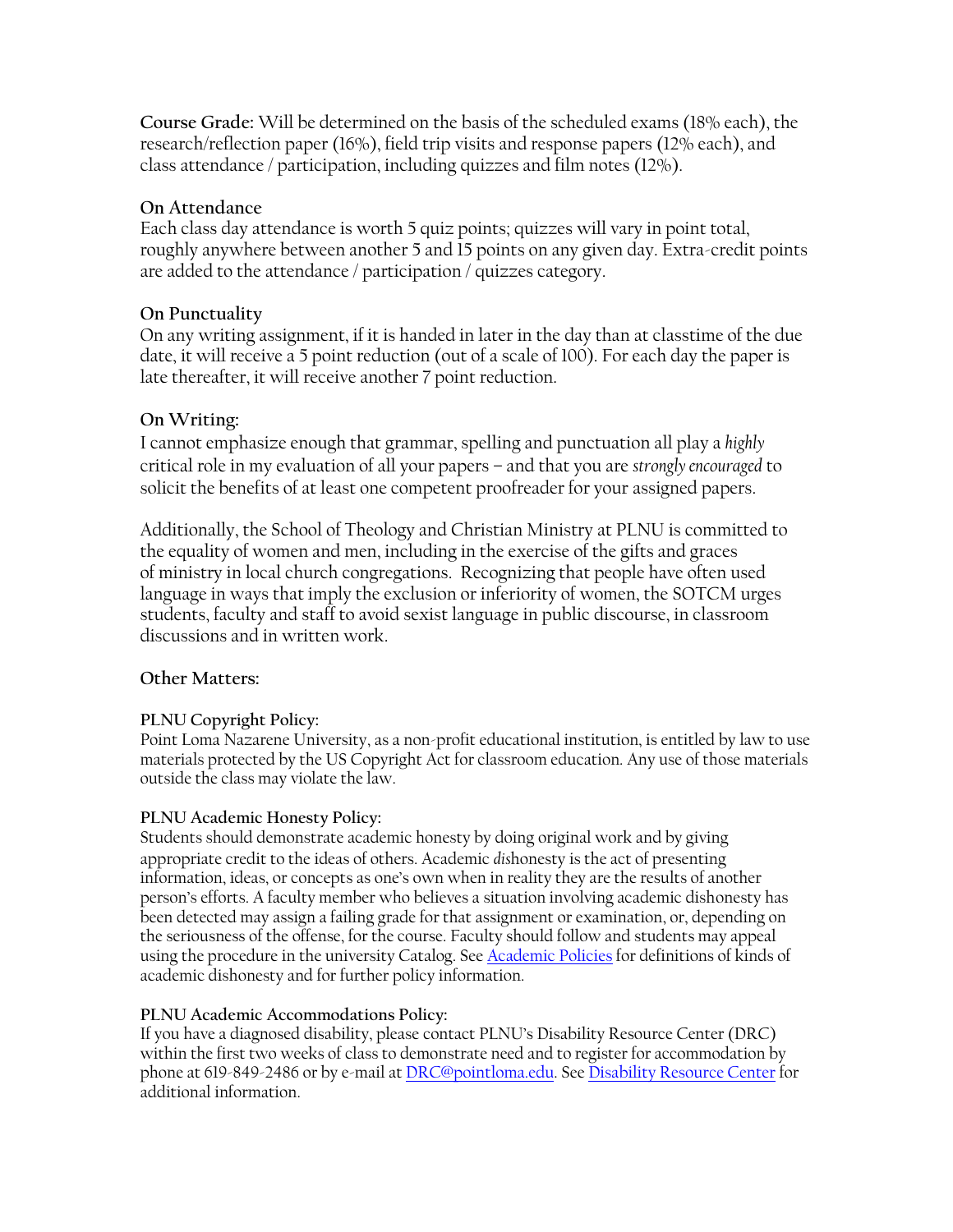#### **PLNU Attendance and Participation Policy:**

Regular and punctual attendance at all classes is considered essential to optimum academic achievement. If the student is absent from more than 10 percent of class meetings (please note that in summer school, this means two days' worth of classes!), the faculty member can file a written report which may result in de-enrollment. If the absences exceed 20 percent (our four day's worth of classes), the student may be de-enrolled without notice until the university drop date or, after that date, receive the appropriate grade for their work and participation. See [Academic Policies](http://catalog.pointloma.edu/content.php?catoid=18&navoid=1278) in the Undergraduate Academic Catalog.

#### **Semester Academic Work Policy:**

Please note that when the semester ends, so do all opportunities to work to improve your grade. No last-minute or after-the-fact appeals for extra credit will be even briefly considered.

All students are expected to meet the standards for this course as set by the instructor. However, students with learning disabilities who may need accommodations should discuss options with the Academic Support Center during the first two weeks of class. The ASC will contact professors with suggested classroom needs and accommodations. Approved documentation must be on file in the ASC prior to the start of the semester.

#### **Course Calendar:**

Jan 8 – Introduction to the course and of ourelves; loving the 'religious stranger'

# **Unit I: Asian Religious Traditions**

**Hinduism** 9 – Kupperman, 3-22; Smith, 26-36

14 – Smith, 12-26, 37-81 16 – Kupperman, 43-59; *Bhagavad-Gita,* 21-47 (E.C. possibility: "Knowledge is the Beginning," All Souls Episcopal, 7 p.m.)

**\*20 –Potential field trip visit to Krishna Consciousness Temple in P.B., 5 p.m.** 21 – *B-G,* 49-109 23 – *B-G,* 111-154

#### **Buddhism**

28 –Smith, 82-119 (and the Buddha's first address) 30 – Smith, 119-153 (E.C. possibility: Ramallah concert, All Souls Episcopal, 7 p.m.)

# Feb **\*3 – Potential field trip visit to Buddhist Temple on Market Street, 10 a.m.** 4 – Kupperman, 23-43; reading on Buddhist nothingness.

**Confucianism** 6 – Smith, 154-183